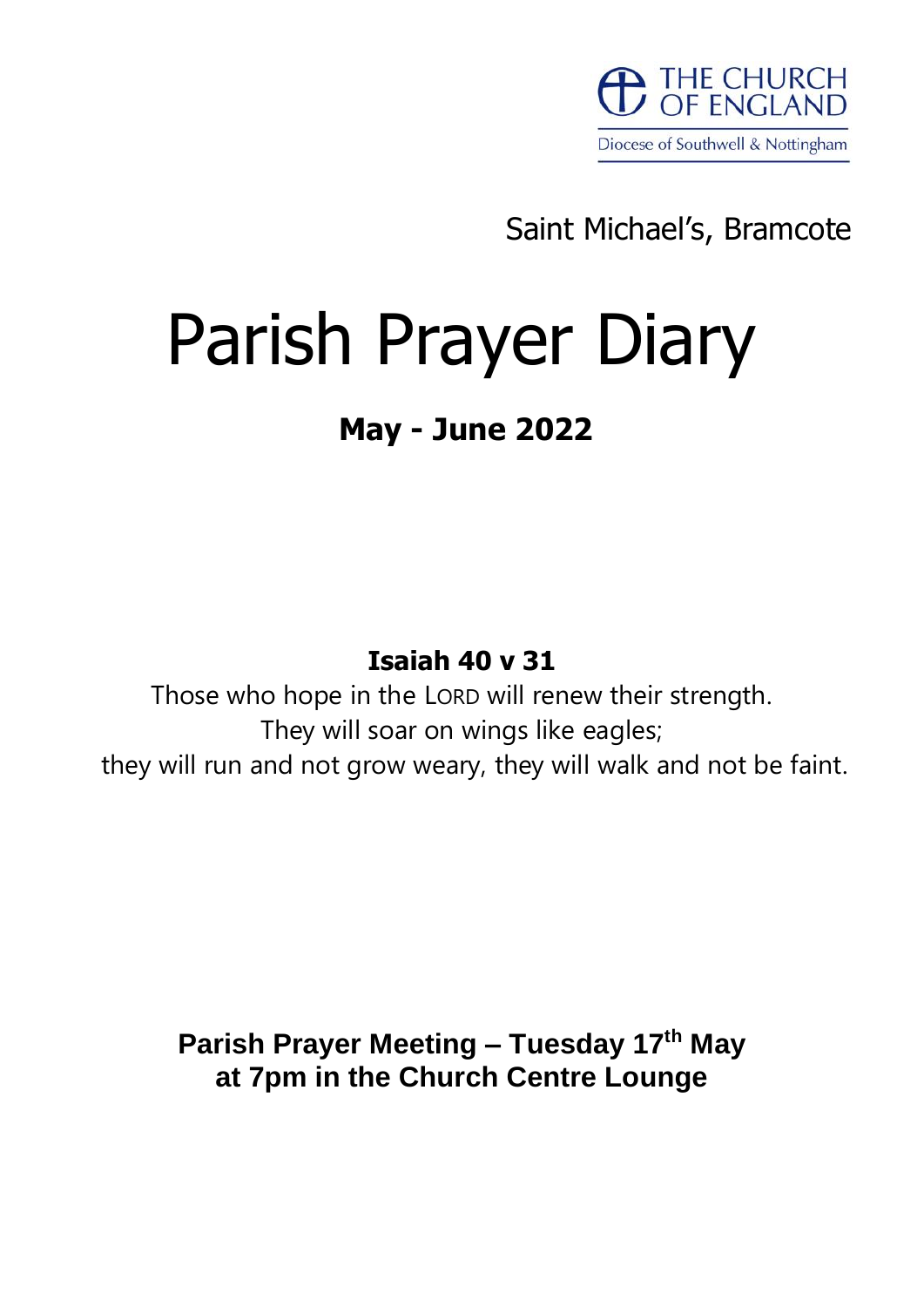# **Psalm 147**

**<sup>1</sup>** Praise the LORD.

How good it is to sing praises to our God, how pleasant and fitting to praise him! **2** The LORD builds up Jerusalem; he gathers the exiles of Israel. **<sup>3</sup>** He heals the broken-hearted and binds up their wounds. **<sup>4</sup>** He determines the number of the stars and calls them each by name. **<sup>5</sup>** Great is our Lord and mighty in power; his understanding has no limit. **6** The LORD sustains the humble but casts the wicked to the ground. <sup>7</sup> Sing to the LORD with grateful praise;

**Phillipians 4 v 4** Rejoice in the Lord always. I will say it again: rejoice! **<sup>5</sup>** Let your gentleness be evident to all. The Lord is near. **<sup>6</sup>** Do not be anxious about anything, but in every situation, by prayer and petition, with thanksgiving, present your requests to God. **<sup>7</sup>**And the peace of God, which transcends all understanding, will guard your hearts and your minds in Christ Jesus.

Let us spend a few moments in silence and then sharing news of what we can thank God for.

#### **Prayers for Ukraine and for the world**

Loving God, we pray for the people of Ukraine, for all those suffering or afraid, that you will be close to them and protect them.

We pray for world leaders, for compassion, strength and wisdom to guide their choices.

We pray for the world that in this moment of crisis, that we may reach out in solidarity to our brothers and sisters in need.

May we walk in your ways so that peace and justice become a reality for the people of Ukraine and for all the world.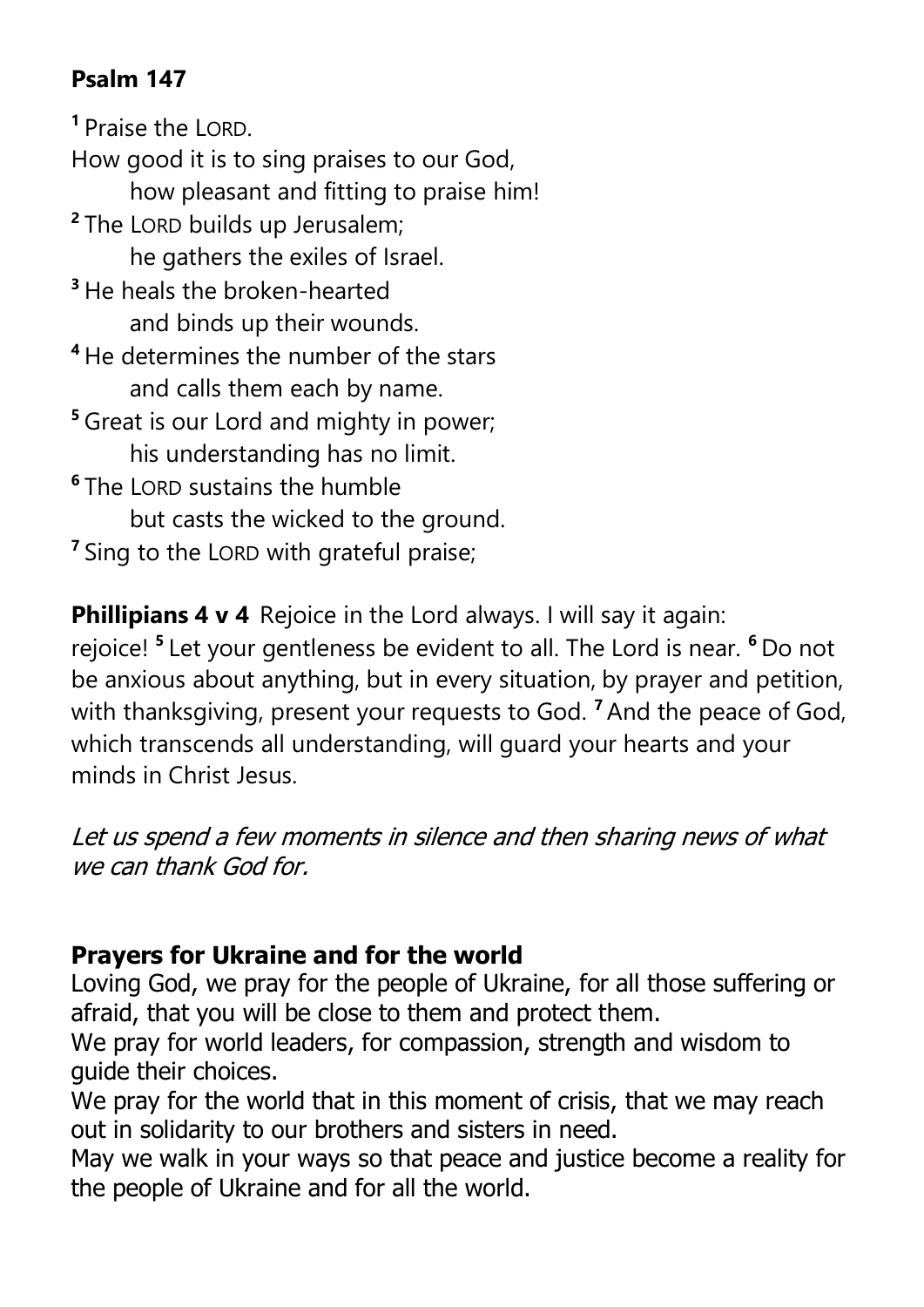## **Prayers for our nation**

For Her Majesty the Queen in this month of celebration For the government in making decisions that affect us all For those who suffer as a result of rising prices For those made homeless For the people of Northern Ireland and a resolution of the problems arising from the Brexit agreement

## **Prayers for our church and our community**

For the opportunities to bring new people to a faith in Christ For Donna and work with young people: Messy Church, Dads'n'Kids, All age worship, after school clubs ….

For Sunday services

For witness at Hemlock Happening

For the leaders of the church as the interregnum approaches

For Paul and Alison as they prepare to move on

## **We pray with thanksgiving for our mission partners**

For Azaria Spencer in Guatemala - particular prayer requests:

Pray for her as she and others develop programmes in Centro Opp, the mentoring centre she coordinates. Pray that the children and young people may all grow in their relationships with God, and with the team.

Paul & Kate and family in the Middle East. Here are Paul & Kate's prayer requests from their prayer letter of 6<sup>th</sup> May:

- for multiplication of the Bible study groups, especially for a new ladies' group to start in the rural area

- for two work colleagues to have a hunger for God's word and want to meet to study the Bible together

Tony & Katherine and the children who served with CMS in Southeast Asia for16 years and are now back and taking up new roles in Scotland.

For the church and community in Berega in Tanzania. Please pray for the Water Project which we at St Michael's are supporting: for wisdom as decisions are made about the implementation of the recently received report from the consultant water experts